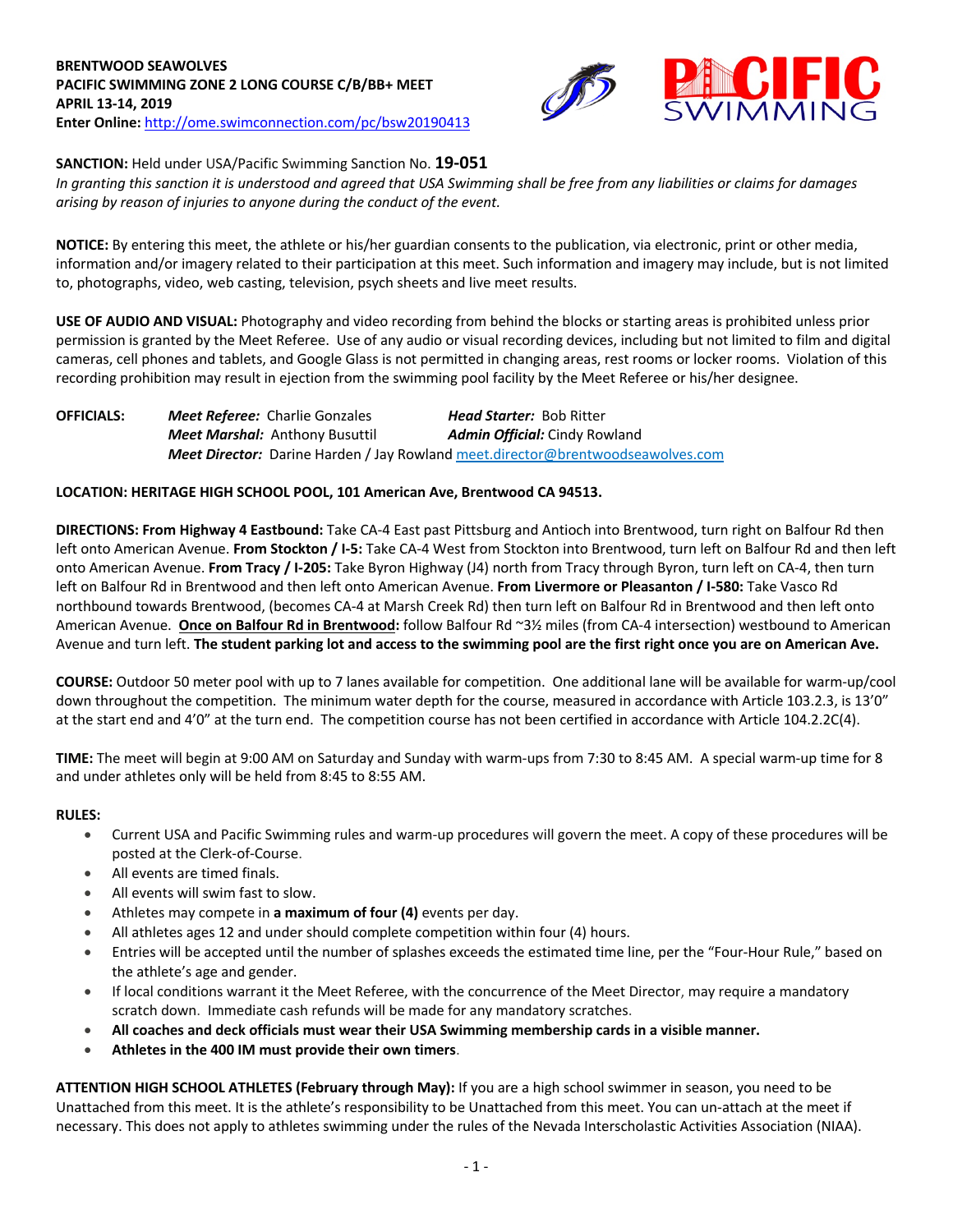**UNACCOMPANIED ATHLETES:** Any USA-S athlete-member competing at the meet must be accompanied by a USA Swimming member-coach for the purposes of athlete supervision during warm-up, competition and warm-down. If a coach-member of the athlete's USA-S Club does not attend the meet to serve in said supervisory capacity, it is the responsibility of the athlete or the athlete's legal guardian to arrange for supervision by a USA-S member-coach. The Meet Director or Meet Referee may assist the athlete in making arrangements for such supervision; however, it is recommended that such arrangements be made in advance of the meet by the athlete's USA-S Club Member-Coach.

**RACING STARTS:** Athletes must be certified by a USA-S member-coach as being proficient in performing a racing start or must start the race in the water. It is the responsibility of the athlete or the athlete's legal guardian to ensure compliance with this requirement.

# **RESTRICTIONS:**

- Smoking and the use of other tobacco products is prohibited in all areas of the meet venue at all times.
- Sale and use of alcoholic beverages is prohibited in all areas of the meet venue.
- No glass containers are allowed in the meet venue.
- No propane heaters are permitted except for snack bar / meet operations.
- Deck setup is limited to officials and coaches. Space for coach setup with good visibility may be limited and teams are encouraged to share table / tent space where possible.
- All shelters must be properly secured.
- Deck changes are prohibited.
- Destructive devices, to include but not limited to, explosive devices and equipment, firearms (open or concealed), blades, knives, mace, stun guns and blunt objects are strictly prohibited in the swimming facility and its surrounding areas. If observed, the Meet Referee or his/her designee may ask that these devices be stored safely away from the public or removed from the facility. Noncompliance may result in the reporting to law enforcement authorities and ejection from the facility. Law enforcement officers (LEO) are exempt per applicable laws.
- Operation of a drone, or any other flying apparatus, is prohibited over the venue (pools, athlete/coach areas, spectator areas and open ceiling locker rooms) any time athletes, coaches, officials and/or spectators are present.

## **ELIGIBILITY:**

- Athletes must be current members of USA-S and enter their name and registration number on the meet entry card as they are shown on their Registration Card. If this is not done, it may be difficult to match the athlete with the registration and times database. The meet host will check all athlete registrations against the SWIMS database and if not found to be registered, the Meet Director shall accept the registration at the meet (a \$10 surcharge will be added to the regular registration fee). Duplicate registrations will be refunded by mail.
- Athletes in the "B" Division must have met at least the listed USA-S Motivational "B" time standard for their age group and gender. Athletes in the "BB" Division must have met at least the listed "BB" time standard. For 8 & Under athletes the applicable Pacific Swimming "PC-B" and "PC-A" standards will be used.
- Entries with **"NO TIME" will be REJECTED.**
- Entry times submitted for this meet will be checked against a computer database and may be changed in accordance with Pacific Swimming Entry Time Verification Procedures.
- Disabled athletes are welcome to attend this meet and should contact the Meet Director or Meet Referee regarding any special accommodations on entry times and seeding per Pacific Swimming policy.
- Athletes 19 years of age and over may compete in the Open and 13 & Over events for time only, no awards. Such athletes must meet applicable standards for 17-18 year-old athletes.
- The athlete's age will be the age of the athlete on the first day of the meet.

**ENTRY PRIORITY:** Meet entries will not be accepted any earlier than March 9, 2019. Entries from members of assigned "year round" Zone 2 clubs postmarked or entered online by 11:59 p.m. on March 15, 2019, will be given  $1<sup>st</sup>$  priority acceptance. Entries from members of all Zone 2 clubs (year round and seasonal) postmarked or entered online between 12:00 a.m. March 16, 2019, and 11:59 p.m. March 22, 2019, will be given 2<sup>nd</sup> priority acceptance. All entries received after 12:00 a.m. March 23, 2019, from Zone 2, all other Pacific LSC Zones and other LSC's, either postmarked, entered online, or hand delivered by the entry deadline will be considered in the order that they were received.

**\*\* NOTE: Athletes who falsify their entry form by listing a club to which they are not legitimately associated will be rejected from the meet. Further, entry fees will not be refunded and the athlete may be referred to the Pacific Swimming Review Committee for disciplinary action.**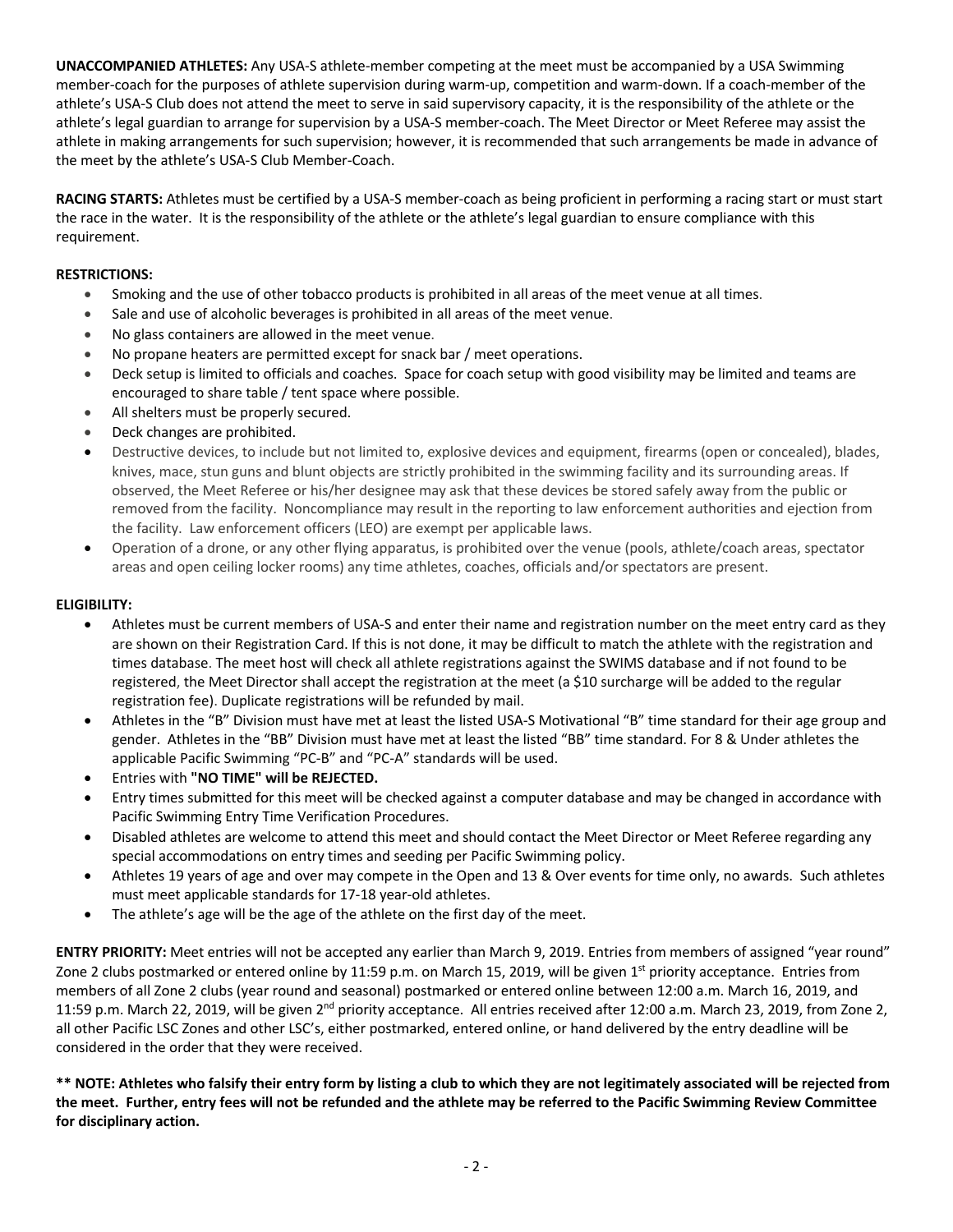**ENTRY FEES:** \$4.00 per event plus a \$10.00 participation fee per athlete. Entries received without payment will be rejected.

**ONLINE ENTRIES:** To enter online go to **http://ome.swimconnection.com/pc/bsw20190413** to receive an immediate entry confirmation. This method requires payment by credit card. Swim Connection, LLC charges a processing fee for this service, equal to \$1 per athlete plus 5% of the total Entry Fees. Please note that the processing fee is a separate fee from the Entry Fees. If you do not wish to pay the processing fee, enter the meet using a mail entry. **Entering online is a convenience, is completely voluntary, and is in no way required or expected of a athlete by Pacific Swimming.** Online entries will be accepted through Wednesday, April 3, 2019 unless meet reaches capacity prior to that date.

**MAILED OR HAND DELIVERED ENTRIES**: Entries must be on the attached consolidated entry form. Forms must be filled out completely and printed clearly with athlete's best time. Entries must be postmarked by midnight, Monday, April 1, 2019, or hand delivered by 6:30 p.m. Wednesday, April 3, 2019. No refunds will be made, except mandatory scratch downs. Requests for confirmation of receipt of entries should be via e-mail. Hand deliveries must be made to a BSW team representative present on deck immediately before or within the first 15 minutes of a regularly scheduled practice.

#### **Make check payable to**: **Brentwood SeaWolves**

| <b>Mail entries to:</b> BSW Meet Entries | <b>Hand deliver entries to:</b> BSW Representative on HHS Pool Deck |
|------------------------------------------|---------------------------------------------------------------------|
| PO Box 1212                              | 101 American Av                                                     |
| Brentwood, CA 94513                      | Brentwood, CA 94513                                                 |

**CHECK-IN:** The meet will be deck seeded. Athletes must check-in at the Clerk-of-Course. No event shall be closed more than 30 minutes before the scheduled start of the session. Close of check-in for all individual events shall be no more than 60 minutes before the estimated time of the start of the first heat of the event. Athletes who do not check in will not be seeded and will not be allowed to compete in that event.

**SCRATCHES:** Any athletes not reporting for or competing in an individual timed final event shall not be penalized. Athletes who must withdraw from an event after it is seeded are requested to inform the referee immediately.

**AWARDS:** The first eight (8) places will be awarded for 9-10, 11-12, 13-14, 15-16 and 17-18 age groups in each division (C/B/BB). Athletes 8 & Under will be awarded in divisions PC-C, PC-B and PC-A where applicable. All athletes achieving a new A time will be awarded a standard "A" medal, regardless of place achieved in the event. **Note:** Individual awards must be picked up at the meet.

**ADMISSION:** Free. A meet program will be available for a reasonable price.

**SNACK BAR & HOSPITALITY:** A snack bar will be available throughout the competition. Coaches and working deck officials will be provided lunch. Hospitality will serve refreshments to timers.

**MISCELLANEOUS:** No overnight parking is allowed. Facilities will not be provided after meet hours.

**MINIMUM OFFICIALS:** The Meet Referee shall conduct an inventory of Officials and shall compare the number of athletes entered against the number of Officials that worked representing each team per day of the meet. Those teams who have not provided sufficient Officials in a day of the meet, in accordance with the table below, will be fined \$100 per missing Official per day.

| Number of athletes entered in meet<br>per club per day | Number of trained and carded officials required |
|--------------------------------------------------------|-------------------------------------------------|
| $1 - 10$                                               |                                                 |
| $11 - 25$                                              |                                                 |
| 26-50                                                  |                                                 |
| 51-75                                                  |                                                 |
| 76-100                                                 |                                                 |
| Every 20 Athletes over 100                             |                                                 |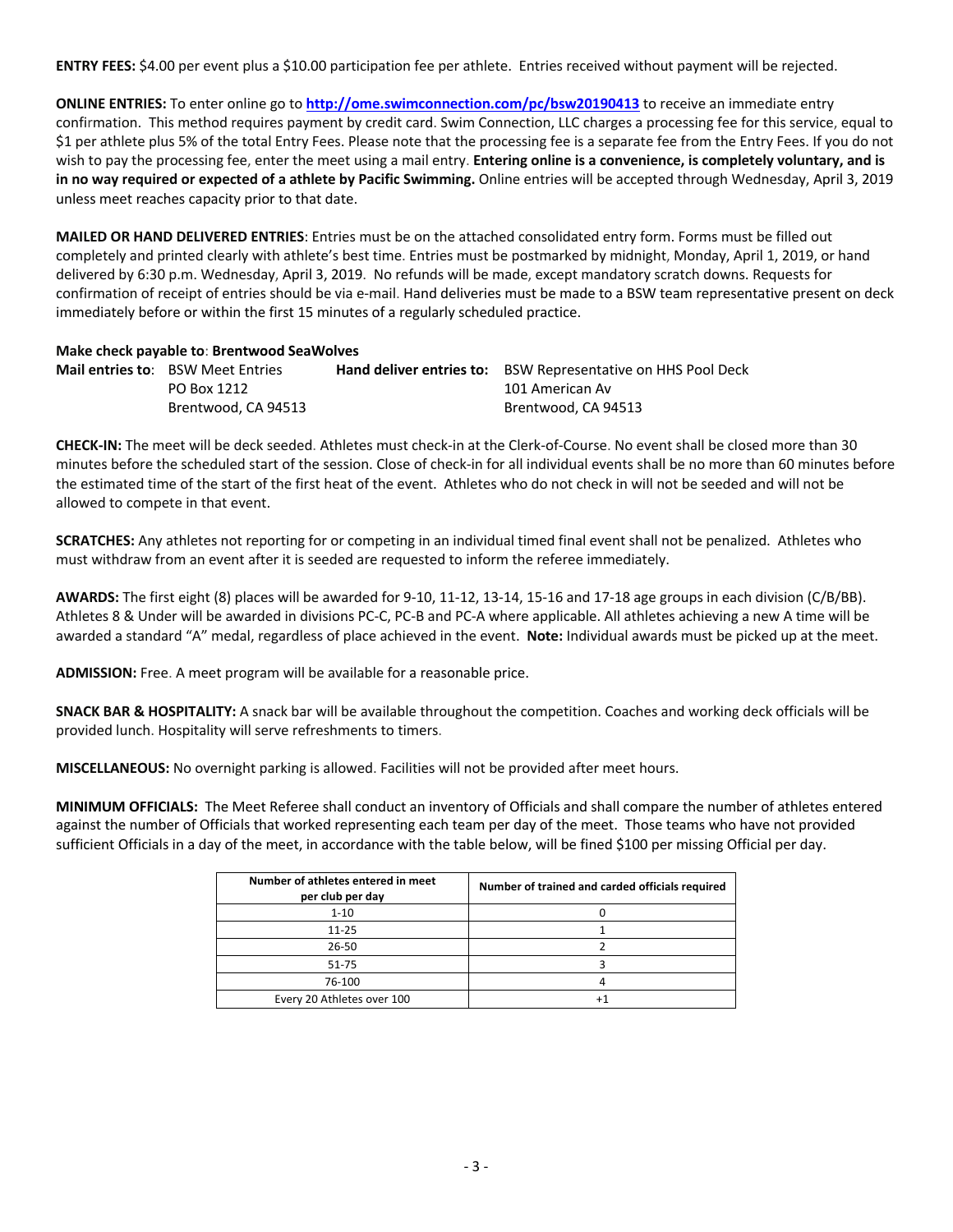# **EVENT SUMMARY**

|              | <b>SATURDAY</b> |           |            | <b>SUNDAY</b> |          |            |                      |  |  |
|--------------|-----------------|-----------|------------|---------------|----------|------------|----------------------|--|--|
| 8 & Under    | $9-10$          | $11 - 12$ | 13 & Over  | 8 & Under     | $9 - 10$ | $11 - 12$  | <b>13 &amp; Over</b> |  |  |
|              | 200 IM          | 200 FR    | 200 FR     |               | 100 BK   | 200 BR     | 200 BK               |  |  |
| 50 BK        | 50 BK           | 50 BK     | 100 BK     | 50 BR         | 50 BR    | 50 BR      | 100 BR               |  |  |
| 100 BR       | 100 BR          | 100 BR    | 200 BR     | <b>100 FR</b> | 100 FR   | 50 FR      | <b>100 FR</b>        |  |  |
| <b>50 FR</b> | 50 FR           | 100 FR    | 50 FR      | 50 FL         | 50 FL    | 100 BK     | 200 FL               |  |  |
|              |                 | 50 FL     | $400$ IM + |               |          | $400$ IM + |                      |  |  |

# **EVENTS**

|                               | Saturday, April 13, 2019 |                |                               | Sunday, April 14, 2019 |                    |  |  |  |  |
|-------------------------------|--------------------------|----------------|-------------------------------|------------------------|--------------------|--|--|--|--|
| <b>Girls</b><br><b>EVENT#</b> | <b>EVENT</b>             |                | <b>Girls</b><br><b>EVENT#</b> | <b>EVENT</b>           | Boy<br><b>EVEN</b> |  |  |  |  |
| 1                             | 13 & Over 200 Free       | $\overline{2}$ | 29                            | 11-12 200 Breast       | 30                 |  |  |  |  |
| 3                             | 11-12 200 Free           | 4              | 31                            | 10 & Under 100 Back    | 32                 |  |  |  |  |
| 5                             | 10 & Under 200 IM        | 6              | 33                            | 13 & Over 200 Back     | 34                 |  |  |  |  |
| $\overline{7}$                | 11-12 50 Back            | 8              | 35                            | 11-12 50 Breast        | 36                 |  |  |  |  |
| 9                             | 10 & Under 50 Back       | 10             | 37                            | 10 & Under 50 Breast   | 38                 |  |  |  |  |
| 11                            | 13 & Over 100 Back       | 12             | 39                            | 13 & Over 100 Breast   | 40                 |  |  |  |  |
| 13                            | 11-12 100 Breast         | 14             | 41                            | 11-12 100 Back         | 42                 |  |  |  |  |
| 15                            | 10 & Under 100 Breast    | 16             | 43                            | 10 & Under 100 Free    | 44                 |  |  |  |  |
| 17                            | 13 & Over 200 Breast     | 18             | 45                            | 13 & Over 100 Free     | 46                 |  |  |  |  |
| 19                            | 11-12 100 Free           | 20             | 47                            | 11-12 50 Free          | 48                 |  |  |  |  |
| 21                            | 10 & Under 50 Free       | 22             | 49                            | 10 & Under 50 Fly      | 50                 |  |  |  |  |
| 23                            | 13 & Over 50 Free        | 24             | 51                            | 13 & Over 200 Fly      | 52                 |  |  |  |  |
| 25                            | 11-12 50 Fly             | 26             | 53                            | 11-12 400 IM +         | 54                 |  |  |  |  |
| 27                            | 13 & Over 400 IM +       | 28             |                               |                        |                    |  |  |  |  |

|                | Saturday, April 13, 2019                     |                |                               | Sunday, April 14, 2019 |                      |                              |  |  |
|----------------|----------------------------------------------|----------------|-------------------------------|------------------------|----------------------|------------------------------|--|--|
| irls<br>NT#    | <b>Boys</b><br><b>EVENT</b><br><b>EVENT#</b> |                | <b>Girls</b><br><b>EVENT#</b> |                        | <b>EVENT</b>         | <b>Boys</b><br><b>EVENT#</b> |  |  |
| 1              | 13 & Over 200 Free                           | $\overline{2}$ | 29                            |                        | 11-12 200 Breast     | 30                           |  |  |
| 3              | 11-12 200 Free                               | 4              | 31                            |                        | 10 & Under 100 Back  | 32                           |  |  |
| 5              | 10 & Under 200 IM                            | 6              | 33                            |                        | 13 & Over 200 Back   | 34                           |  |  |
| $\overline{7}$ | 11-12 50 Back                                | 8              | 35                            |                        | 11-12 50 Breast      | 36                           |  |  |
| 9              | 10 & Under 50 Back                           | 10             | 37                            |                        | 10 & Under 50 Breast | 38                           |  |  |
| L1             | 13 & Over 100 Back                           | 12             | 39                            |                        | 13 & Over 100 Breast | 40                           |  |  |
| L3             | 11-12 100 Breast                             | 14             | 41                            |                        | 11-12 100 Back       | 42                           |  |  |
| L5             | 10 & Under 100 Breast                        | 16             | 43                            |                        | 10 & Under 100 Free  | 44                           |  |  |
| L7             | 13 & Over 200 Breast                         | 18             | 45                            |                        | 13 & Over 100 Free   | 46                           |  |  |
| L9             | 11-12 100 Free                               | 20             | 47                            |                        | 11-12 50 Free        | 48                           |  |  |
| $^{21}$        | 10 & Under 50 Free                           | 22             | 49                            |                        | 10 & Under 50 Fly    | 50                           |  |  |
| 23             | 13 & Over 50 Free                            | 24             | 51                            |                        | 13 & Over 200 Fly    | 52                           |  |  |
| 25             | 11-12 50 Fly                                 | 26             | 53                            |                        | 11-12 400 IM +       | 54                           |  |  |

+ Athletes entering the Open 400 IM must provide their own timers.